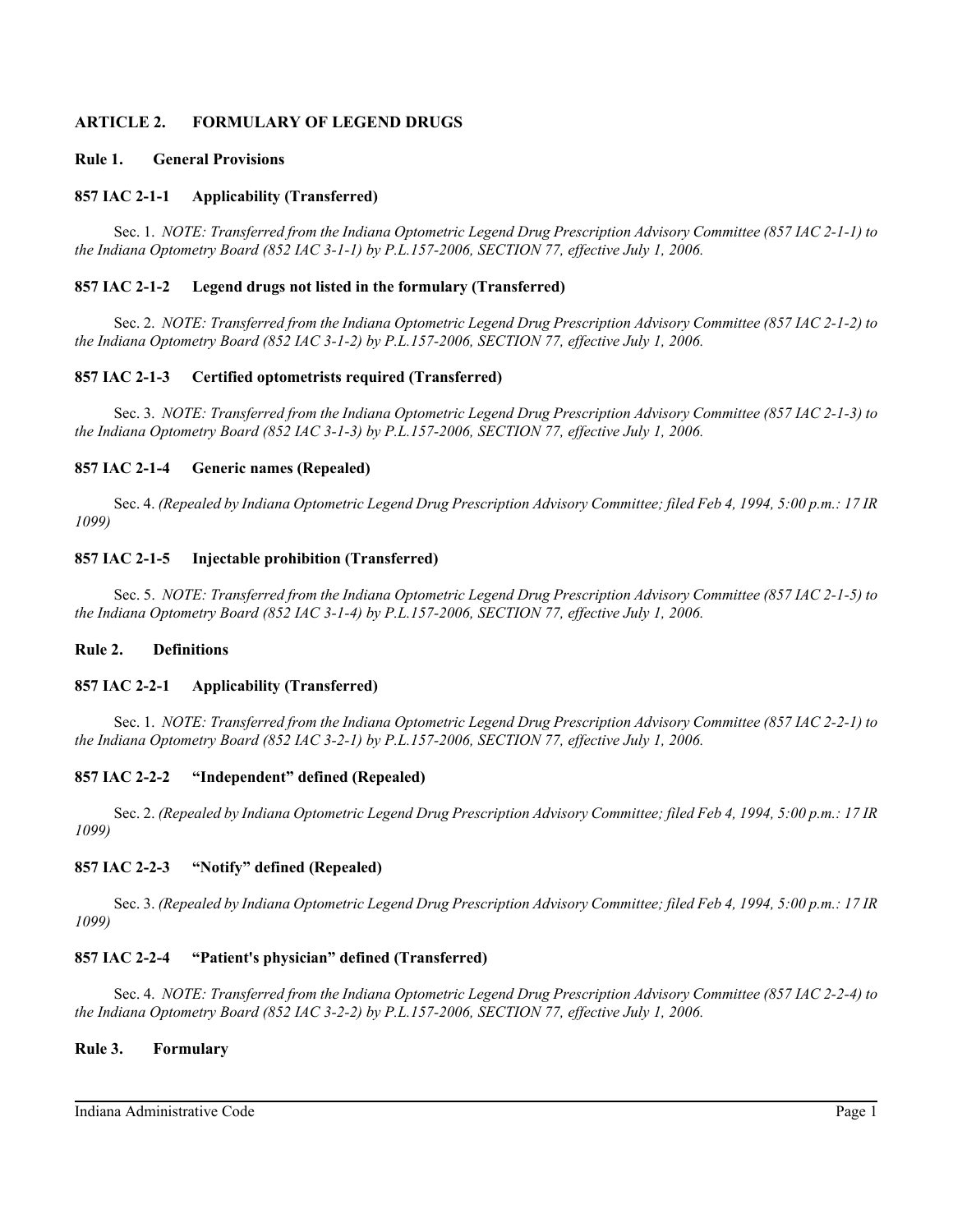### **857 IAC 2-3-1 Adrenergic agonists (Repealed)**

Sec. 1. *(Repealed by Indiana Optometric Legend Drug Prescription Advisory Committee; filed Feb 4, 1994, 5:00 p.m.: 17 IR 1099)*

## **857 IAC 2-3-2 Anesthetics (Repealed)**

Sec. 2. *(Repealed by Indiana Optometric Legend Drug Prescription Advisory Committee; filed Feb 4, 1994, 5:00 p.m.: 17 IR 1099)*

### **857 IAC 2-3-3 Antibacterials (Repealed)**

Sec. 3. *(Repealed by Indiana Optometric Legend Drug Prescription Advisory Committee; filed Feb 4, 1994, 5:00 p.m.: 17 IR 1099)*

### **857 IAC 2-3-4 Antihistamines; mast cell stabilizers; decongestant agents (Repealed)**

Sec. 4. *(Repealed by Indiana Optometric Legend Drug Prescription Advisory Committee; filed Feb 4, 1994, 5:00 p.m.: 17 IR 1099)*

### **857 IAC 2-3-5 Anti-inflammatory agents (Repealed)**

Sec. 5. *(Repealed by Indiana Optometric Legend Drug Prescription Advisory Committee; filed Feb 4, 1994, 5:00 p.m.: 17 IR 1099)*

### **857 IAC 2-3-6 Antivirals (Repealed)**

Sec. 6. *(Repealed by Indiana Optometric Legend Drug Prescription Advisory Committee; filed Feb 4, 1994, 5:00 p.m.: 17 IR 1099)*

### **857 IAC 2-3-7 Beta adrenergic blocking agents (Repealed)**

Sec. 7. *(Repealed by Indiana Optometric Legend Drug Prescription Advisory Committee; filed Feb 4, 1994, 5:00 p.m.: 17 IR 1099)*

### **857 IAC 2-3-8 Carbonic anhydrase inhibitors (Repealed)**

Sec. 8. *(Repealed by Indiana Optometric Legend Drug Prescription Advisory Committee; filed Feb 4, 1994, 5:00 p.m.: 17 IR 1099)*

## **857 IAC 2-3-9 Direct acting cholinergic agents (Repealed)**

Sec. 9. *(Repealed by Indiana Optometric Legend Drug Prescription Advisory Committee; filed Feb 4, 1994, 5:00 p.m.: 17 IR 1099)*

## **857 IAC 2-3-10 Hyperosmotic agents (Repealed)**

Sec. 10. *(Repealed by Indiana Optometric Legend Drug Prescription Advisory Committee; filed Feb 4, 1994, 5:00 p.m.: 17 IR 1099)*

## **857 IAC 2-3-11 Mydriatics and cycloplegics (Repealed)**

Indiana Administrative Code Page 2